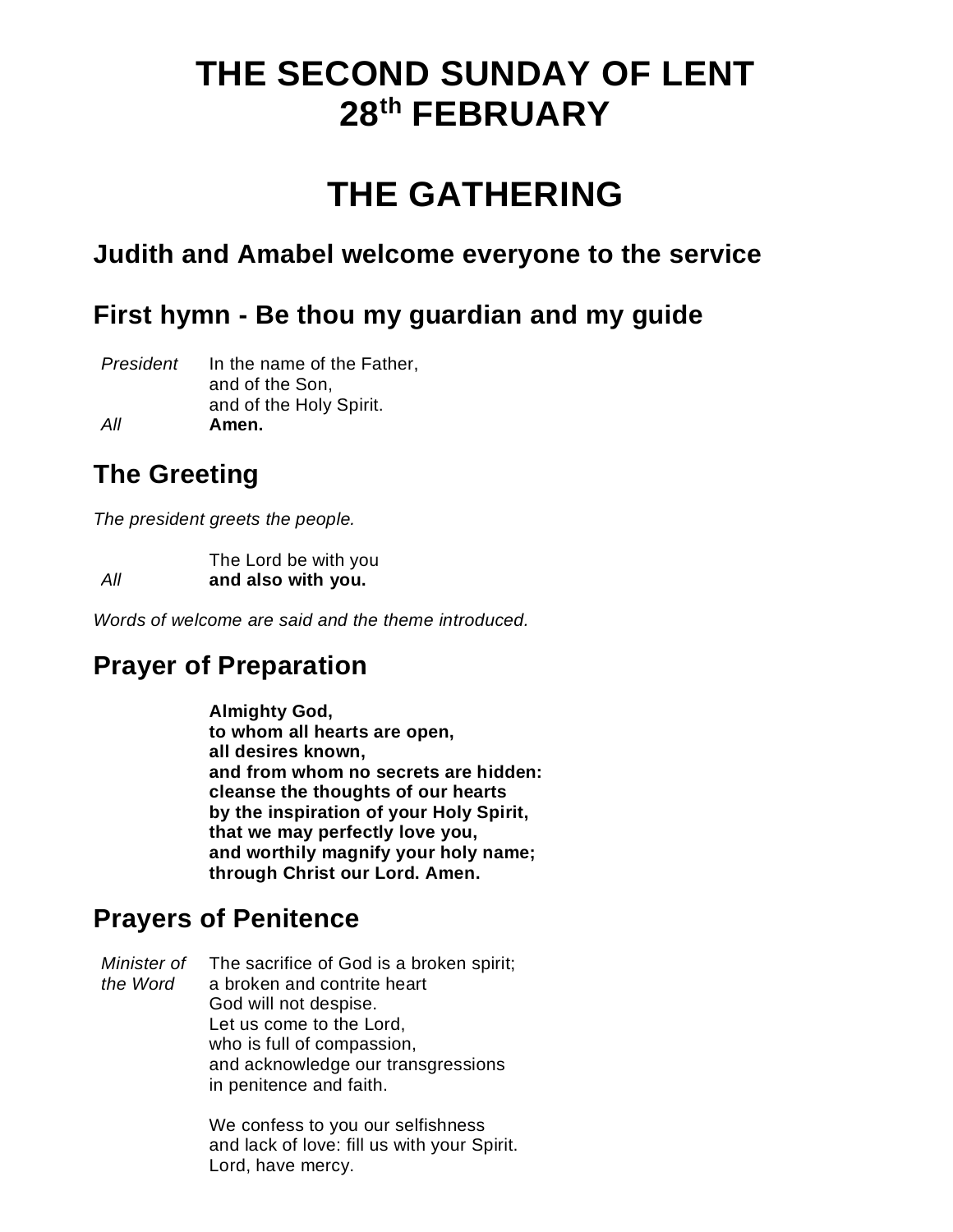#### *All* **Lord, have mercy.**

*Minister of* We confess to you our fear and failure *the Word* in sharing our faith: fill us with your Spirit. Christ, have mercy. *All* **Christ, have mercy.**

*Minister of the Word* We confess to you our stubbornness and lack of trust: fill us with your Spirit. Lord, have mercy. *All* **Lord, have mercy.**

*We sing The Kyrie*

| Cantor: | Lord have mercy          |
|---------|--------------------------|
| All:    | Lord have mercy          |
| Cantor: | Christ have mercy        |
| All:    | <b>Christ have mercy</b> |
| Cantor: | Lord have mercy          |
| All:    | Lord have mercy          |

*We keep a period of silence.*

| President | Almighty God,                               |
|-----------|---------------------------------------------|
|           | who forgives all who truly repent,          |
|           | have mercy upon you,                        |
|           | pardon and deliver you from all your sins,  |
|           | confirm and strengthen you in all goodness, |
|           | and keep you in life eternal;               |
|           | through Jesus Christ our Lord.              |
| All       | Amen.                                       |

*There is no Gloria in Lent.*

# **The Collect**

*The president introduces a period of silent prayer with the words 'Let us pray' or a more specific bidding. The Collect is said, and all respond Amen*

*President* Almighty God, by the prayer and discipline of Lent may we enter into the mystery of Christ's sufferings, and by following in his Way come to share in his glory; through Jesus Christ our Lord.

*All* **Amen.**

# **LITURGY OF THE WORD**

### **Old Testament – read by Thando**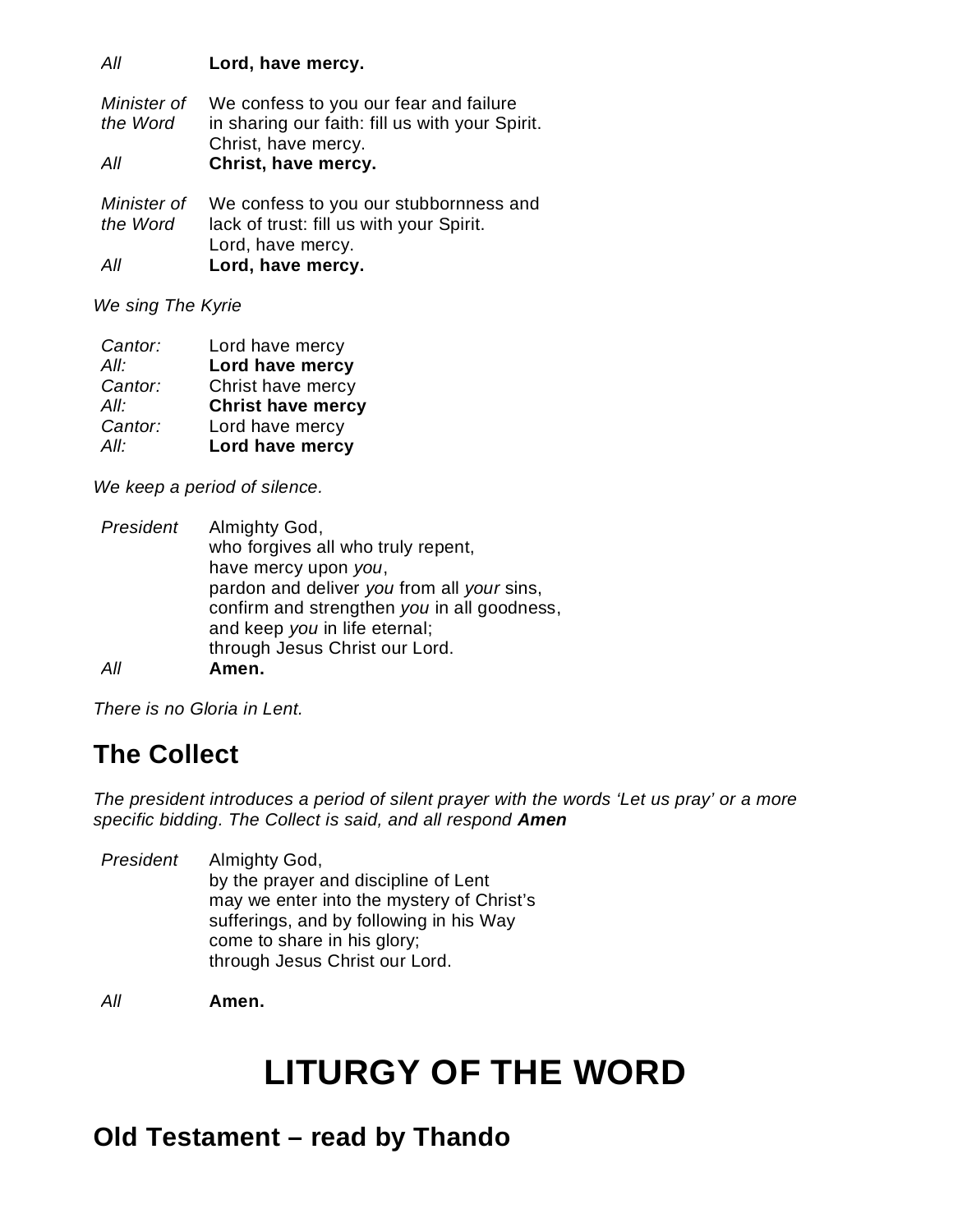#### A reading from the book of Genesis

When Abram was ninety-nine years old, the Lord appeared to Abram, and said to him, 'I am God Almighty; walk before me, and be blameless. And I will make my covenant between me and you, and will make you exceedingly numerous.' Then Abram fell on his face; and God said to him,'As for me, this is my covenant with you: You shall be the ancestor of a multitude of nations. No longer shall your name be Abram, but your name shall be Abraham; for I have made you the ancestor of a multitude of nations. I will make you exceedingly fruitful; and I will make nations of you, and kings shall come from you. I will establish my covenant between me and you, and your offspring after you throughout their generations, for an everlasting covenant, to be God to you and to your offspring after you.

God said to Abraham, 'As for Sarai your wife, you shall not call her Sarai, but Sarah shall be her name. I will bless her, and moreover I will give you a son by her. I will bless her, and she shall give rise to nations; kings of peoples shall come from her.' *Genesis 17 v 1 – 7, 15 – 16*

*at the end of the reading …*

*Reader* This is the word of the Lord. *All* **Thanks be to God.**

### **New Testament – read by Revd Adelaide**

For the promise that he would inherit the world did not come to Abraham or to his descendants through the law but through the righteousness of faith. If it is the adherents of the law who are to be the heirs, faith is null and the promise is void. For the law brings wrath; but where there is no law, neither is there violation. For this reason it depends on faith, in order that the promise may rest on grace and be guaranteed to all his descendants, not only to the adherents of the law but also to those who share the faith of Abraham (for he is the father of all of us, as it is written, 'I have made you the father of many nations')—in the presence of the God in whom he believed, who gives life to the dead and calls into existence the things that do not exist. Hoping against hope, he believed that he would become 'the father of many nations', according to what was said, 'So numerous shall your descendants be.' He did not weaken in faith when he considered his own body, which was already as good as dead (for he was about a hundred years old), or when he considered the barrenness of Sarah's womb. No distrust made him waver concerning the promise of God, but he grew strong in his faith as he gave glory to God, being fully convinced that God was able to do what he had promised. Therefore his faith 'was reckoned to him as righteousness.' Now the words, 'it was reckoned to him', were written not for his sake alone, but for ours also. It will be reckoned to us who believe in him who raised Jesus our Lord from the dead, who was handed over to death for our trespasses and was raised for our justification. *Romans 4 v 13 – end*

*at the end of the reading …*

*Reader* This is the word of the Lord. *All* **Thanks be to God.**

## **Gradual Hymn - From Ashes to the Living Font**

### **Gospel Reading – read by Michael**

*Gospel reader* Praise to you, O Christ, King of eternal glory.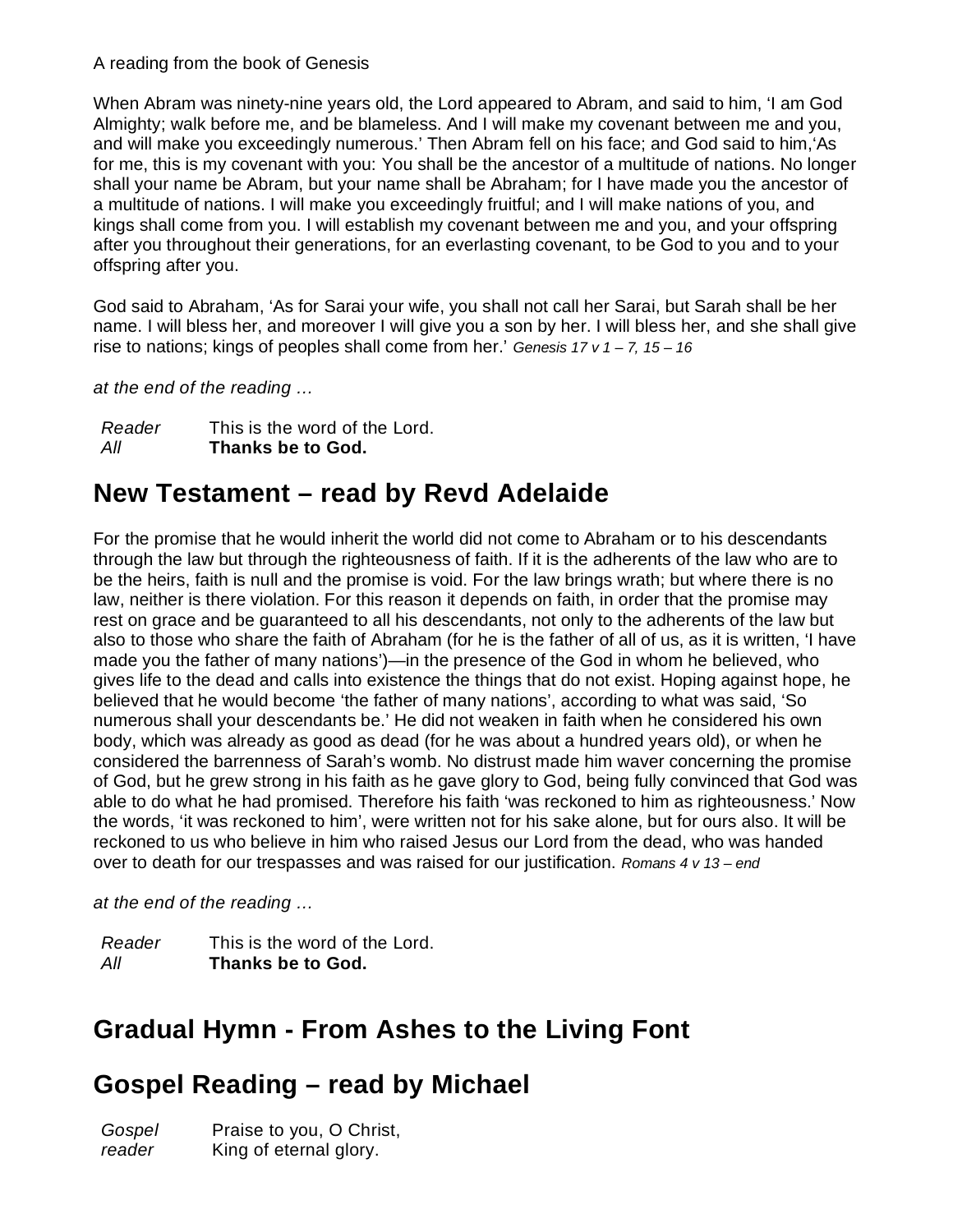The Lord is a great God: O that today you would listen to his voice. Harden not your hearts.

Hear the Gospel of our Lord Jesus Christ according to Mark

#### **Glory to you, O Lord**

Then he began to teach them that the Son of Man must undergo great suffering, and be rejected by the elders, the chief priests, and the scribes, and be killed, and after three days rise again. He said all this quite openly. And Peter took him aside and began to rebuke him. But turning and looking at his disciples, he rebuked Peter and said, 'Get behind me, Satan! For you are setting your mind not on divine things but on human things.' He called the crowd with his disciples, and said to them, 'If any want to become my followers, let them deny themselves and take up their cross and follow me. For those who want to save their life will lose it, and those who lose their life for my sake, and for the sake of the gospel, will save it. For what will it profit them to gain the whole world and forfeit their life? Indeed, what can they give in return for their life? Those who are ashamed of me and of my words in this adulterous and sinful generation, of them the Son of Man will also be ashamed when he comes in the glory of his Father with the holy angels.' *Mark 8 v 31 end*

This is the gospel of the Lord

**Praise to you, O Christ**

### **Sermon – Revd Bennett preaches**

*After the sermon, there is a period of silence.*

# **Affirmation of Faith**

| Judith                     | Do you believe and trust in God the Father,<br>source of all being and life,<br>the one for whom we exist?                         |
|----------------------------|------------------------------------------------------------------------------------------------------------------------------------|
| <i>AMABEL</i>              | We believe and trust in him.                                                                                                       |
| President                  | Do you believe and trust in God the Son,<br>who took our human nature,<br>died for us and rose again?                              |
| <i>AMABEL</i>              | We believe and trust in him.                                                                                                       |
| President                  | Do you believe and trust in God<br>the Holy Spirit,<br>who gives life to the people of God<br>and makes Christ known in the world? |
| <i>AMABEL</i>              | We believe and trust in him.                                                                                                       |
| President<br><b>AMABEL</b> | This is the faith of the Church.<br>This is our faith.<br>We believe and trust in one God,<br>Father, Son and Holy Spirit. Amen.   |

### **Intercessions – led by Jane and Tim**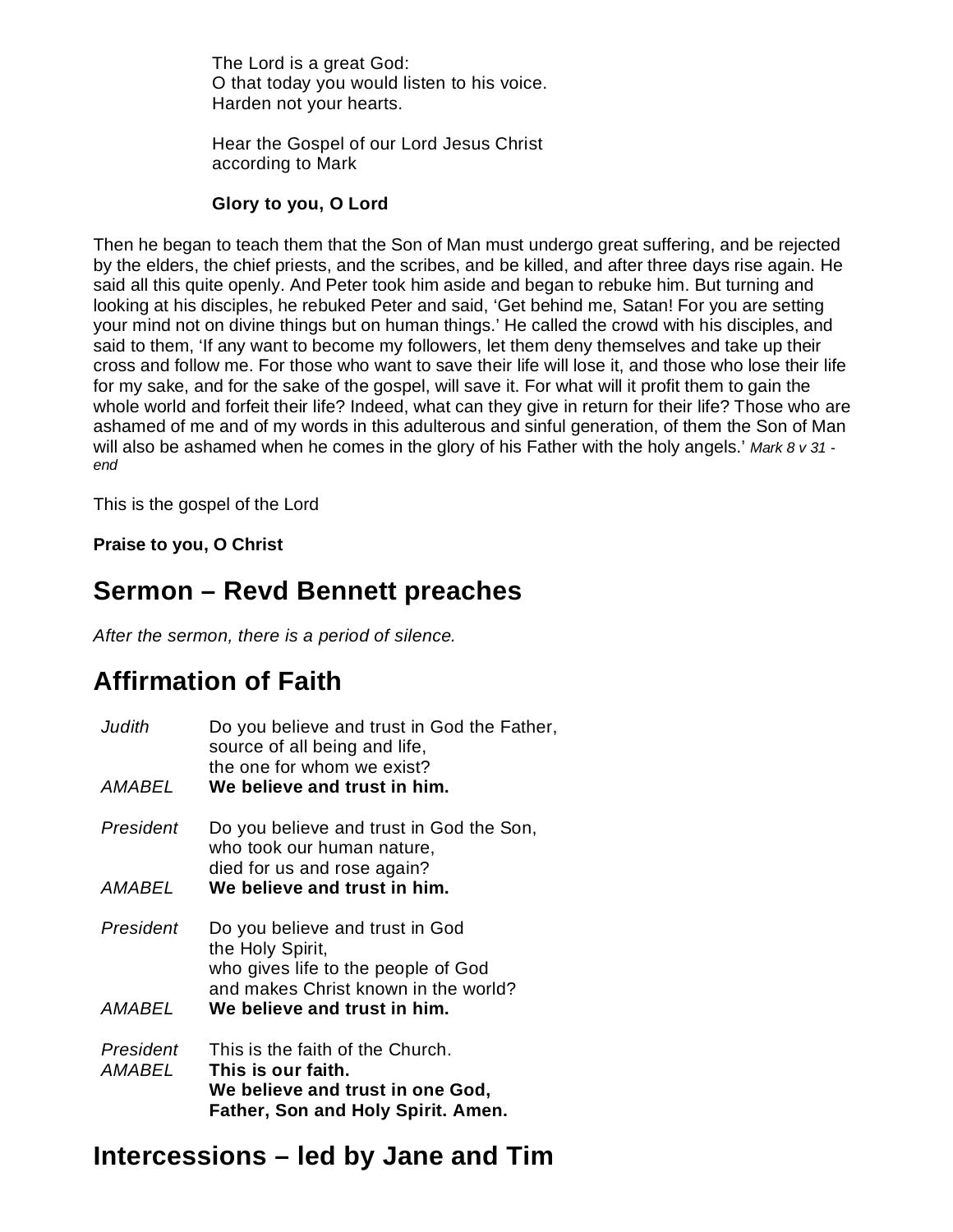*Prayers are offered for the Church of Christ, Creation, human society, the Sovereign and those in authority, the local community, those who suffer, and the communion of saints.*

*After each prayer …*

- *Intercessor* Lord, in your mercy **hear our prayer.**
- *(or)* Lord, hear us. **Lord, graciously hear us.**

*After the final prayer …*

*Intercessor* God of mercy, **hear our prayer. and make us one in heart and mind to serve you with joy forever. Amen.**

# **LITURGY OF THE SACRAMENT**

### **The Peace**

| President | Since we are justified by faith,<br>we have peace with God<br>through our Lord Jesus Christ,<br>who has given us access to his grace. |
|-----------|---------------------------------------------------------------------------------------------------------------------------------------|
| All       | The peace of the Lord be always with you<br>and also with you.                                                                        |

*President* Let us offer one another a sign of peace.

*Please use chat to exchange the peace*

#### **Offertory Hymn - At the name of Jesus**

#### **Preparation of the Table**

*President* God of our journey, as we walk with you on your path of obedience, sustain us on our way and lead us to your glory; through Jesus Christ our Lord. *All* **Amen.**

## **The Eucharistic Prayer**

*President* The Lord is here. *All* **His Spirit is with us.** *President* Lift up your hearts.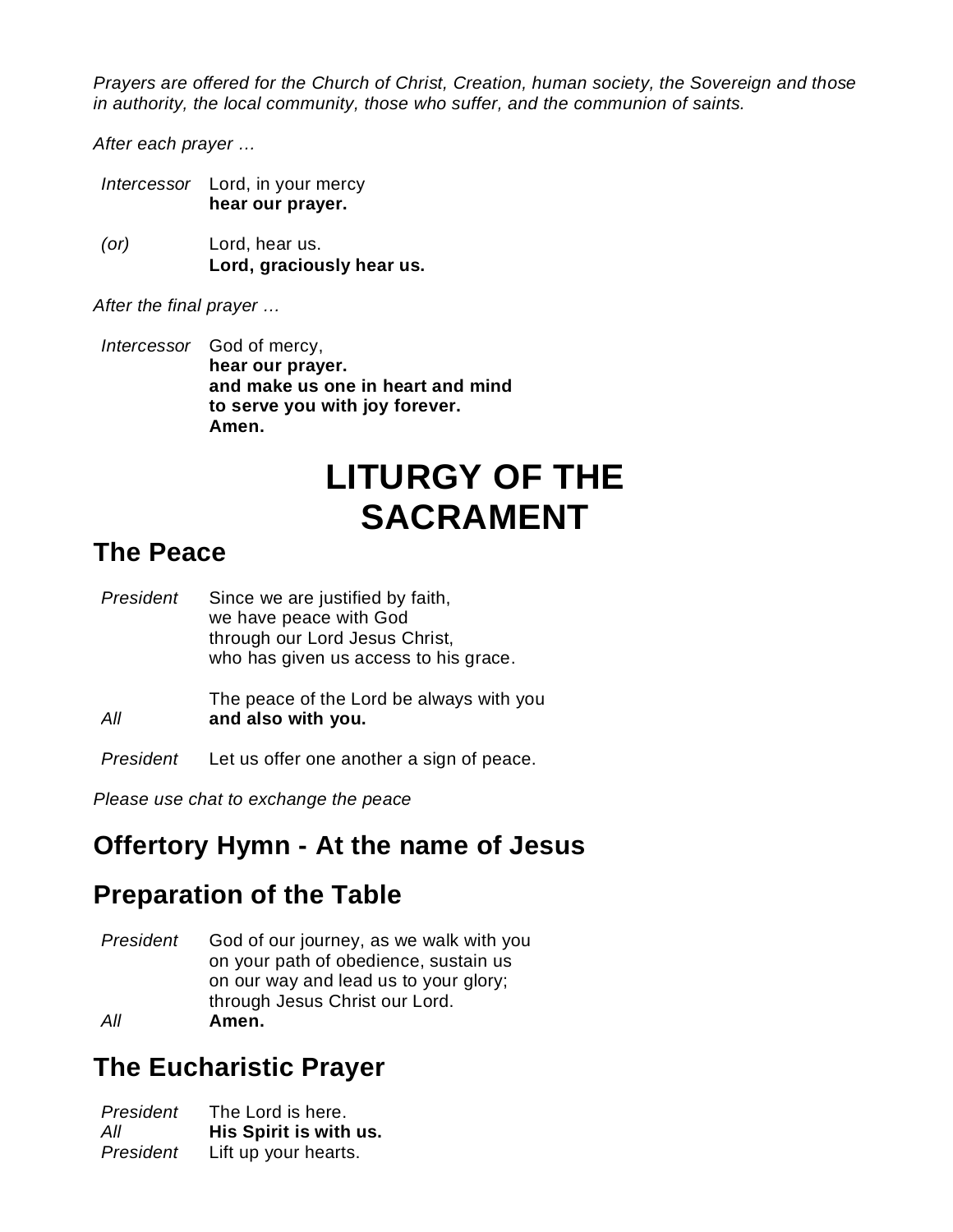| All<br>President<br>All | We lift them to the Lord.<br>Let us give thanks to the Lord our God.<br>It is right to give thanks and praise.                                                                                                                                                                                                                                                                                                                                                                                            |
|-------------------------|-----------------------------------------------------------------------------------------------------------------------------------------------------------------------------------------------------------------------------------------------------------------------------------------------------------------------------------------------------------------------------------------------------------------------------------------------------------------------------------------------------------|
| President<br>All        | Almighty God, good Father to us all,<br>your face is turned towards your world.<br>In love you gave us Jesus your Son<br>to rescue us from sin and death.<br>Your Word goes out to call us home<br>to the city where angels sing your praise.<br>We join with them in heaven's song:<br>Holy, holy, holy Lord,<br>God of power and might,<br>heaven and earth are full of your glory.<br>Hosanna in the highest.<br><b>Blessed is he who comes</b><br>in the name of the Lord.<br>Hosanna in the highest. |
| President<br>All        | Father of all, we give you thanks<br>for every gift that comes from heaven.<br>To the darkness Jesus came as your light.<br>With signs of faith and words of hope<br>he touched untouchables with love and<br>washed the guilty clean.<br>This is his story.<br>This is our song:<br>Hosanna in the highest.                                                                                                                                                                                              |
| President<br>All        | The crowds came out to see your Son,<br>yet at the end they turned on him.<br>On the night he was betrayed<br>he came to table with his friends<br>to celebrate the freedom of your people.<br>This is his story.<br>This is our song:<br>Hosanna in the highest.                                                                                                                                                                                                                                         |
| President               | Jesus blessed you, Father, for the food;<br>he took bread, gave thanks,<br>broke it and said:<br>This is my body, given for you all.<br>Jesus then gave thanks for the wine;<br>he took the cup, gave it and said:<br>This is my blood, shed for you all<br>for the forgiveness of sins.<br>Do this in remembrance of me.                                                                                                                                                                                 |
| All                     | This is our story.<br>This is our song:<br>Hosanna in the highest.                                                                                                                                                                                                                                                                                                                                                                                                                                        |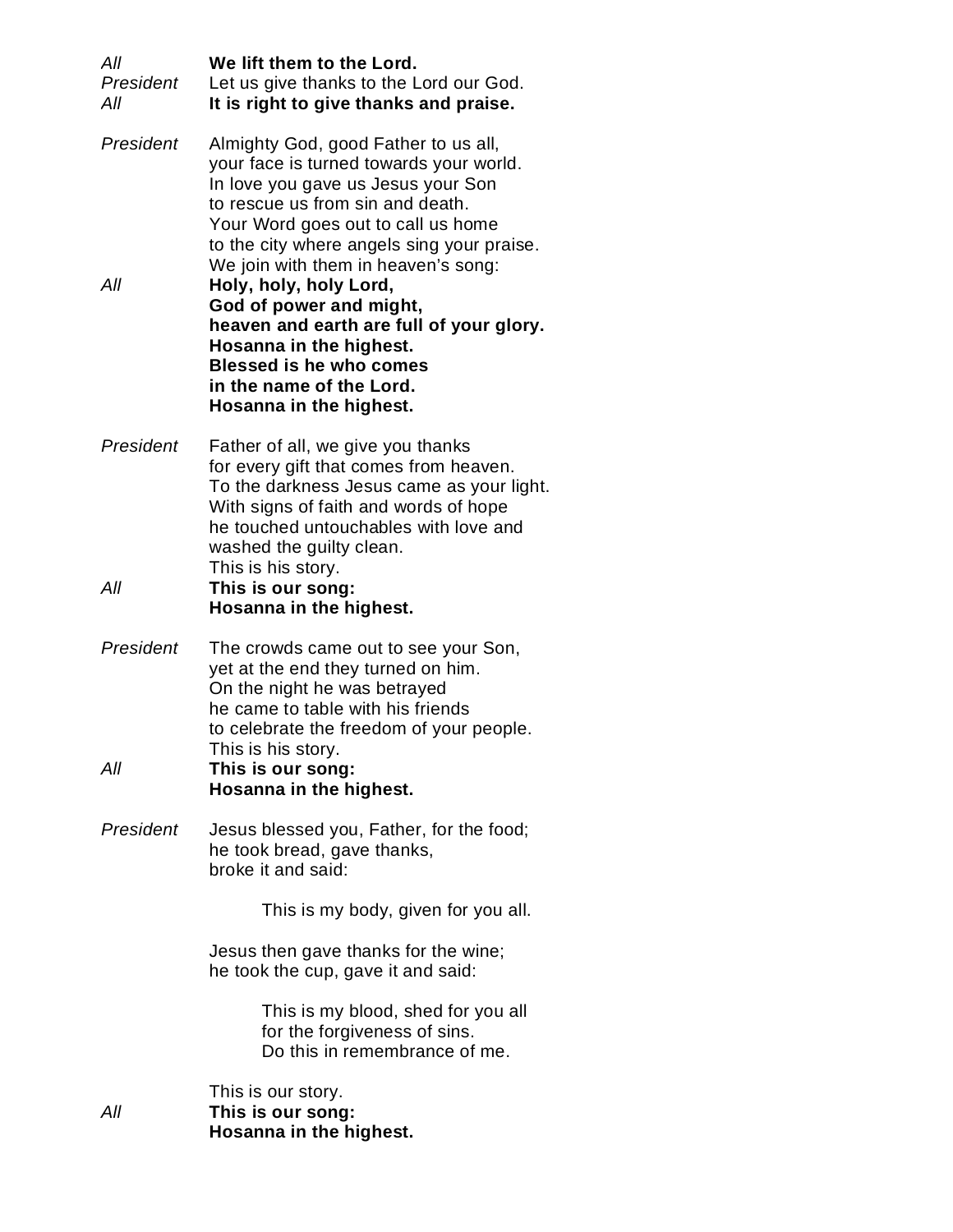Therefore, Father, with this bread and this cup we celebrate the cross on which he died to set us free. Defying death he rose again, and is alive with you to plead for us and all the world. This is our story. **This is our song: Hosanna in the highest.**

*President* Send your Spirit on us now that by these gifts we may feed on Christ with opened eyes and hearts on fire. May we and all who share this food offer ourselves to live for you and be welcomed at your feast in heaven where all creation worships you, Father, Son and Holy Spirit: *All* **Blessing and honour**

**and glory and power be yours for ever and ever. Amen.**

### **The Lord's Prayer**

*Please sit or kneel.*

*President* As our Saviour taught us, so we pray. *All* **Our Father in heaven, hallowed be your name, your kingdom come, your will be done, on earth as in heaven. Give us today our daily bread. Forgive us our sins as we forgive those who sin against us. Lead us not into temptation but deliver us from evil. For the kingdom, the power, and the glory are yours now and for ever. Amen.**

# **Breaking of the Bread**

*The president breaks the consecrated bread.*

| President | We break this bread                  |
|-----------|--------------------------------------|
|           | to share in the body of Christ.      |
| All       | Though we are many, we are one body, |
|           | because we all share in one bread.   |

# **Agnus Dei**

*All:*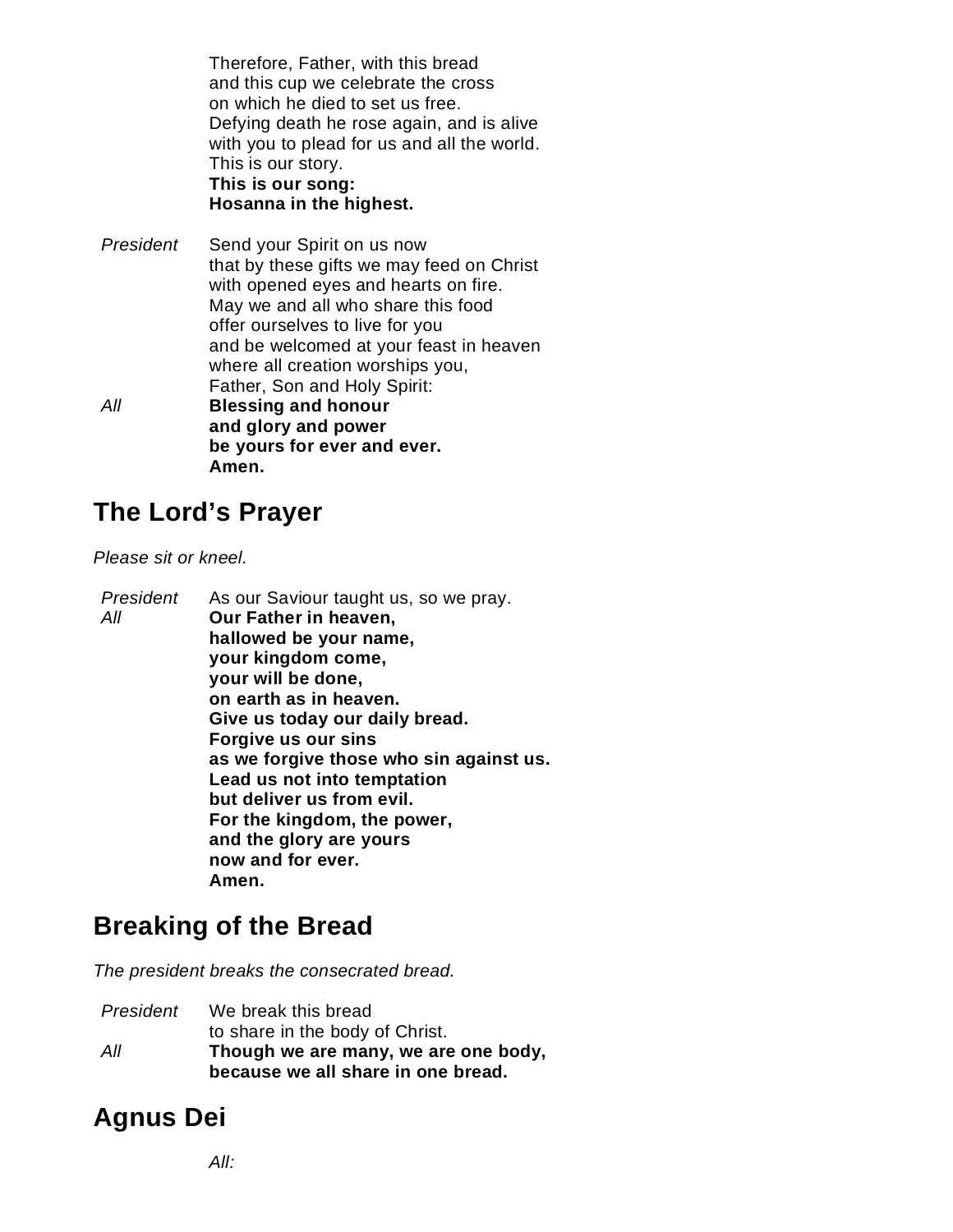**Lamb of God, you take away the sins of the world, have mercy on us. Lamb of God, you take away the sins of the world, have mercy on us. Lamb of God, you take away the sins of the world, grant us peace.**

#### **Invitation to Communion**

*President* Jesus is the Lamb of God who takes away the sin of the world. Blessed are those who are called to his supper. *All* **Lord, I am not worthy to receive you, but only say the word, and I shall be healed.**

#### **Prayer before Distribution**

*All* **Most merciful Lord, your love compels us to come in. Our hands were unclean, our hearts were unprepared; we were not fit even to eat the crumbs from under your table. But you, Lord, are the God of our salvation, and share your bread with sinners. So cleanse and feed us with the precious body and blood of your Son, that he may live in us and we in him; and that we, with the whole company of Christ, may sit and eat in your kingdom. Amen.**

#### **Communion Music – The old rugged cross sung by The Kettering Quartet**

### **Prayer after Communion**

*Silence is kept. The Post Communion prayer is said.*

Almighty God, you see that we have no power of ourselves to help ourselves: keep us both outwardly in our bodies, and inwardly in our souls; that we may be defended from all adversities which may happen to the body, and from all evil thoughts which may assault and hurt the soul; through Jesus Christ our Lord. **Amen**

# **Healing prayer**